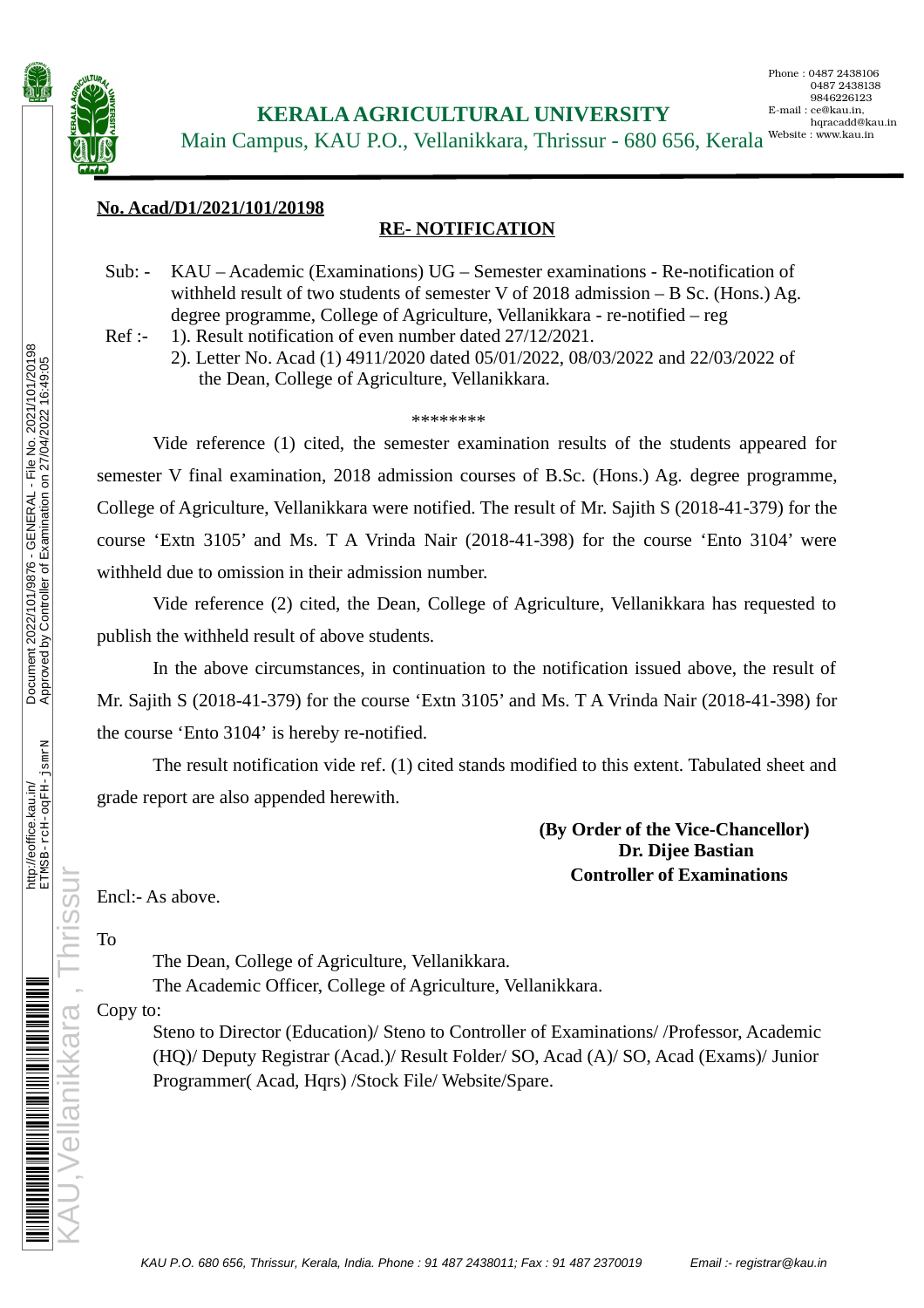

# **KERALA AGRICULTURAL UNIVERSITY**

# **Tabulated Statement of Marks**

|                                                                     | : Bachelor of Science (Hons.) Agriculture<br>Programme |  |                 |  |                      |       |       |             |        |              | Admission year |       | : 2018 |          |      |
|---------------------------------------------------------------------|--------------------------------------------------------|--|-----------------|--|----------------------|-------|-------|-------------|--------|--------------|----------------|-------|--------|----------|------|
| : College of Agriculture, Vellanikkara<br>Name of College/institute |                                                        |  |                 |  |                      |       |       |             |        | Semester No. | ः ऽ            |       |        |          |      |
| : Ento 3104-Pests of crops and their Management II<br>Course        |                                                        |  |                 |  |                      |       |       |             | Credit |              | $-1+1$         |       |        |          |      |
|                                                                     |                                                        |  |                 |  | Theory               |       |       |             |        | Practical    |                |       |        |          |      |
|                                                                     | Admission                                              |  | Name of Student |  | Mid $(40)$   Assignm | Final | Total | <b>RPCW</b> | Record | Viva         | Final          | Total | GP     | Attendan | Rema |

| Sl | Admission   | Name of Student   |                    | $Mid(40)$ Assignm | Final | Total            | <b>RPCW</b>       | Record     | Viva | Final | Total | GP   | Attendan      | Remarks |
|----|-------------|-------------------|--------------------|-------------------|-------|------------------|-------------------|------------|------|-------|-------|------|---------------|---------|
| No | No          |                   |                    | ent $(10)$        | (50)  | (100)            | $\left(15\right)$ | (15)<br>⊥ັ | (10) | (60)  | (100) |      | ce %          |         |
|    | 2018-41-398 | IT A Vrinda Nair. | 35.25<br>ر _ . _ . | 8.80              | 30.50 | 7155<br>. د 14.3 | 14.50             | 14.00      | 8.00 | 58.20 | 94.70 | 8.46 | $100.00$ Pass |         |

### **Section Assistant Section Officer Deputy / Joint Registrar (Academic) Controller of Examinations**

\* denotes failed(either GP below 5 or lack of separate minimum of 40% in Theory and Practical)

F denote unauthorized absence in either theory or practical final examination I\* denote absent in either theory or practical final examination

# - including Grace Mark I denotes failed (either grade zero or lack of required attendance)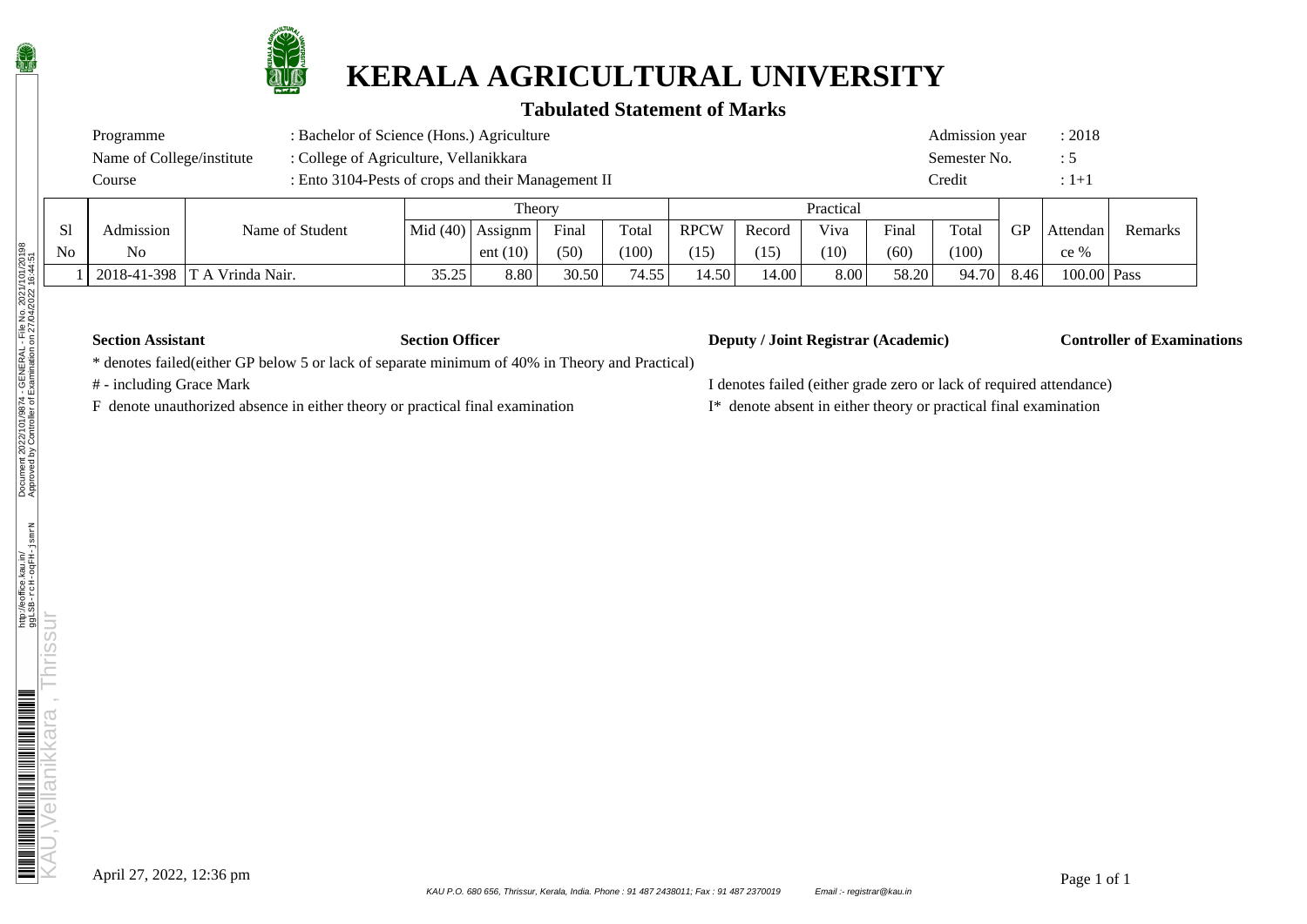

# **KERALA AGRICULTURAL UNIVERSITY**

# **Tabulated Statement of Marks**

| Programme                 | : Bachelor of Science (Hons.) Agriculture                                      | Admission year | : 2018        |  |  |
|---------------------------|--------------------------------------------------------------------------------|----------------|---------------|--|--|
| Name of College/institute | : College of Agriculture, Vellanikkara                                         | Semester No.   | $\mathcal{L}$ |  |  |
| Course                    | : Extn 3105-Entrepreneurship Development and Agricultural Extension Management | Credit         | $:1 + 1$      |  |  |
|                           | Theory                                                                         | Practical      |               |  |  |

|    |             |                 |       | 11001               |       |       |             |        | .                 |       |       |           |            |         |
|----|-------------|-----------------|-------|---------------------|-------|-------|-------------|--------|-------------------|-------|-------|-----------|------------|---------|
| S1 | Admission   | Name of Student |       | $ Mid(40) $ Assignm | Final | Total | <b>RPCW</b> | Record | Viva              | Final | Total | <b>GP</b> | Attendan   | Remarks |
| No | No          |                 |       | ent $(10)$          | (50)  | (100) | (15)        | (15    | (10)              | (60)  | (100) |           | $ce\%$     |         |
|    | 2018-41-379 | Sajith S.       | 26.75 | 9.50                | 24.50 | 60.75 | 14.50       | .4.00  | 7.50 <sub>1</sub> | 50.00 | 86.00 | 7.33      | 92.00 Pass |         |

| <b>Section Assistant</b> |  |
|--------------------------|--|
|--------------------------|--|

### **Section Officer Deputy / Joint Registrar (Academic) Controller of Examinations**

\* denotes failed(either GP below 5 or lack of separate minimum of 40% in Theory and Practical)

F denote unauthorized absence in either theory or practical final examination I\* denote absent in either theory or practical final examination

# - including Grace Mark I denotes failed (either grade zero or lack of required attendance)